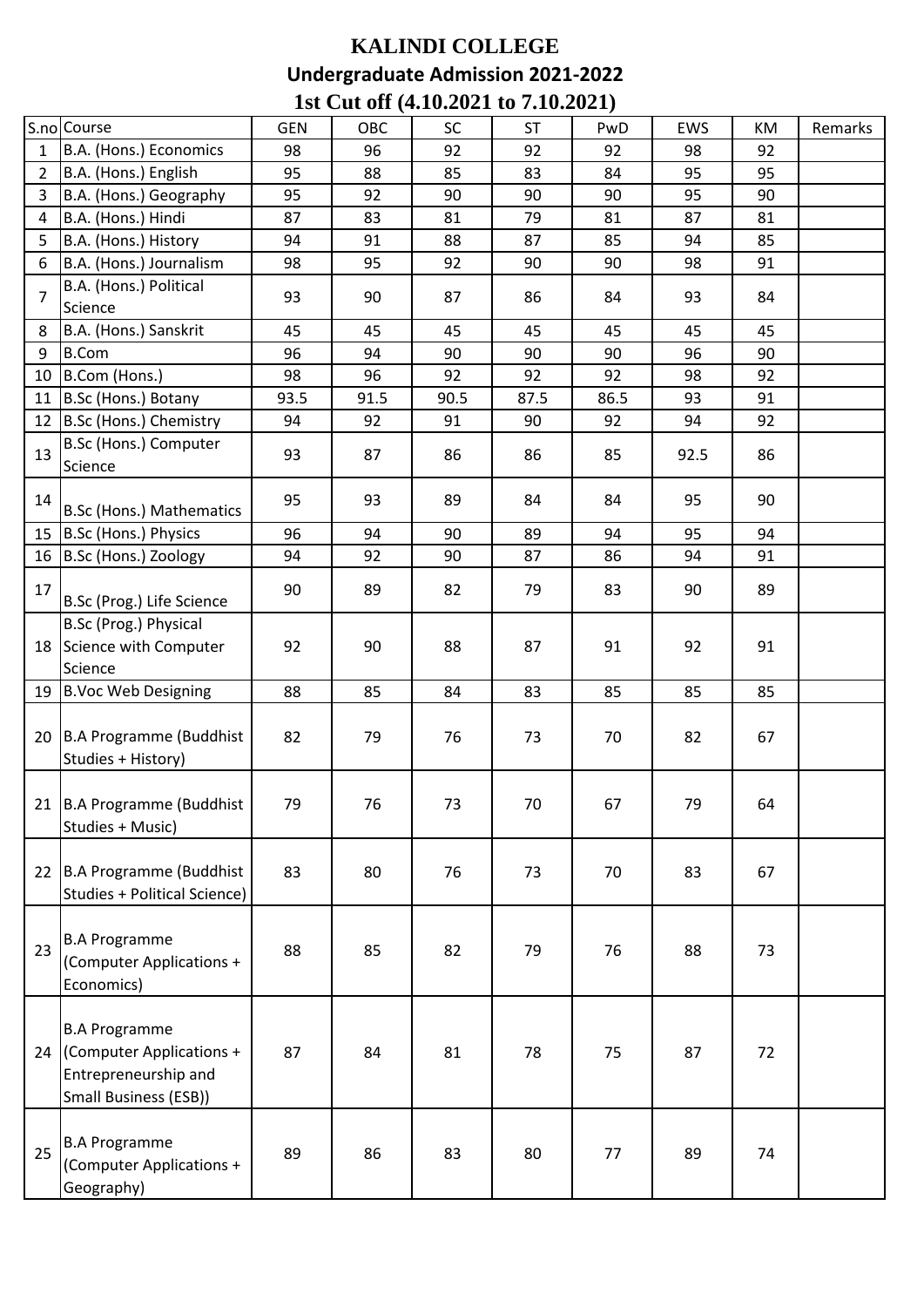| 26              | <b>B.A Programme</b><br>(Computer Applications +<br>Mathematics)                                     | 85 | 82 | 78 | 75 | 72 | 85 | 69 |  |
|-----------------|------------------------------------------------------------------------------------------------------|----|----|----|----|----|----|----|--|
| 27              | <b>B.A Programme</b><br>(Economics +<br>Entrepreneurship and<br>Small Business (ESB))                | 87 | 83 | 80 | 77 | 74 | 86 | 71 |  |
|                 | 28 B.A Programme<br>(Economics + Geography)                                                          | 89 | 86 | 83 | 80 | 77 | 89 | 74 |  |
| 29              | <b>B.A Programme</b><br>(Economics + History)                                                        | 91 | 88 | 85 | 82 | 79 | 91 | 76 |  |
| 30 <sup>1</sup> | <b>B.A Programme</b><br>(Economics +<br>Mathematics)                                                 | 85 | 82 | 78 | 75 | 72 | 85 | 69 |  |
| 31              | <b>B.A Programme</b><br>(Economics + Political<br>Science)                                           | 90 | 87 | 85 | 81 | 78 | 90 | 75 |  |
| 32              | <b>B.A Programme</b><br>(Entrepreneurship and<br>Small Business (ESB) +<br>Geography)                | 88 | 85 | 82 | 79 | 76 | 88 | 73 |  |
| 33              | <b>B.A Programme</b><br>(Entrepreneurship and<br>Small Business (ESB) +<br>History)                  | 91 | 88 | 85 | 82 | 78 | 91 | 77 |  |
| 34              | <b>B.A Programme</b><br>(Entrepreneurship and<br>Small Business (ESB) +<br>Mathematics)              | 85 | 82 | 78 | 75 | 72 | 85 | 69 |  |
| 35              | <b>B.A Programme</b><br>(Entrepreneurship and<br>Small Business (ESB) +<br><b>Political Science)</b> | 88 | 85 | 82 | 79 | 76 | 88 | 73 |  |
| 36              | <b>B.A Programme</b><br>(Geography + History)                                                        | 93 | 90 | 87 | 84 | 81 | 93 | 79 |  |
| 37              | <b>B.A Programme</b><br>(Geography +<br>Mathematics)                                                 | 85 | 83 | 78 | 76 | 74 | 85 | 70 |  |
| 38              | <b>B.A Programme</b><br>(Geography + Political<br>Science)                                           | 90 | 87 | 84 | 81 | 78 | 90 | 75 |  |
| 39              | B.A Programme (History +<br>Music)                                                                   | 82 | 79 | 76 | 73 | 70 | 82 | 67 |  |
| 40              | B.A Programme (History +<br><b>Political Science)</b>                                                | 95 | 92 | 89 | 86 | 83 | 95 | 80 |  |
| 41              | B.A Programme (Music +<br>Political Science)                                                         | 83 | 80 | 77 | 74 | 71 | 83 | 68 |  |
|                 | 42 B.A Programme (Sanskrit<br>+ Buddhist Studies)                                                    | 79 | 76 | 73 | 70 | 67 | 79 | 67 |  |
| 43              | <b>B.A Programme (Sanskrit</b><br>+ History)                                                         | 82 | 79 | 76 | 73 | 70 | 82 | 67 |  |